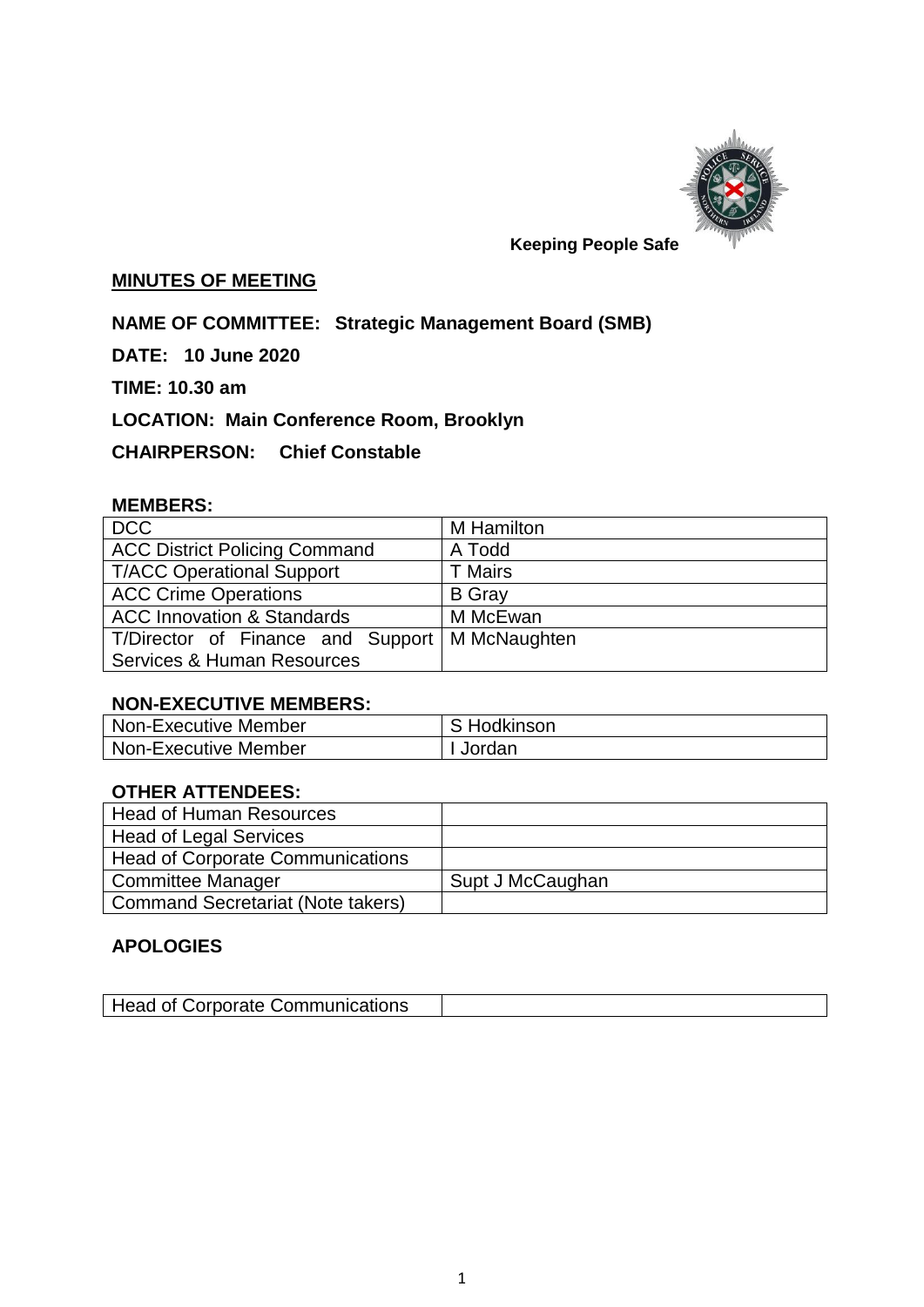# **ACTIONS assigned by the Chair are highlighted in blue text.**

| Item No |                                                                                                                                                                                                                                                                                                                                                          |
|---------|----------------------------------------------------------------------------------------------------------------------------------------------------------------------------------------------------------------------------------------------------------------------------------------------------------------------------------------------------------|
| 1.0     | 81/20 Welcome and Apologies                                                                                                                                                                                                                                                                                                                              |
| 2.0     | 82/20 Declaration of Conflict of Interest                                                                                                                                                                                                                                                                                                                |
|         |                                                                                                                                                                                                                                                                                                                                                          |
|         | The Chief Constable stated that as per decision taken at Service<br>Executive Board on 18 January 2017, in line with good corporate<br>governance practice as set out by the NI Audit Office, members and any<br>persons in attendance were to declare any conflict of interest with any<br>items on the agenda, which would be recorded in the minutes. |
|         | No conflict of interests were raised.                                                                                                                                                                                                                                                                                                                    |
| 3.0     | 83/20 Minutes of Previous meetings                                                                                                                                                                                                                                                                                                                       |
|         | The minutes from the meeting on 13 May 2020 were approved.                                                                                                                                                                                                                                                                                               |
| 4.0     | 84/20 Actions Arising from previous meetings                                                                                                                                                                                                                                                                                                             |
|         | The action register was reviewed and completed actions were noted.                                                                                                                                                                                                                                                                                       |
| 5.0     | 85/20 Corporate Risk Register                                                                                                                                                                                                                                                                                                                            |
|         | The Deputy Chief Constable updated members on the current status of<br>the Corporate Plan which recommended reducing the residual risk on<br>the Covid 19 risk from 15 (severe/possible) to 12 (major/possible).                                                                                                                                         |
|         | It was also noted that the Corporate Risk Register would be revised and<br>a shorter version would be available for the Service Management Board<br>going forward.                                                                                                                                                                                       |
|         | Decision: Report noted and reduction in Covid 19 was agreed.                                                                                                                                                                                                                                                                                             |
| 6.0     | 86/20 Overview                                                                                                                                                                                                                                                                                                                                           |
|         | The Deputy Chief Constable updated members on the current Overview<br>Report, which had previously been circulated.                                                                                                                                                                                                                                      |
|         | Members discussed the status of the Overview report and noted<br>progress.                                                                                                                                                                                                                                                                               |
| 7.0     | 87/20 Service Executive Board - Self-Effectiveness Review                                                                                                                                                                                                                                                                                                |
|         | Deputy Chief Constable updated members on the Self-<br>The<br>Effectiveness Review for the Service Executive Board covering the<br>19/20 financial year that had previously been circulated.                                                                                                                                                             |
|         | Members were asked to note the report.                                                                                                                                                                                                                                                                                                                   |
|         | Decision: Noted.                                                                                                                                                                                                                                                                                                                                         |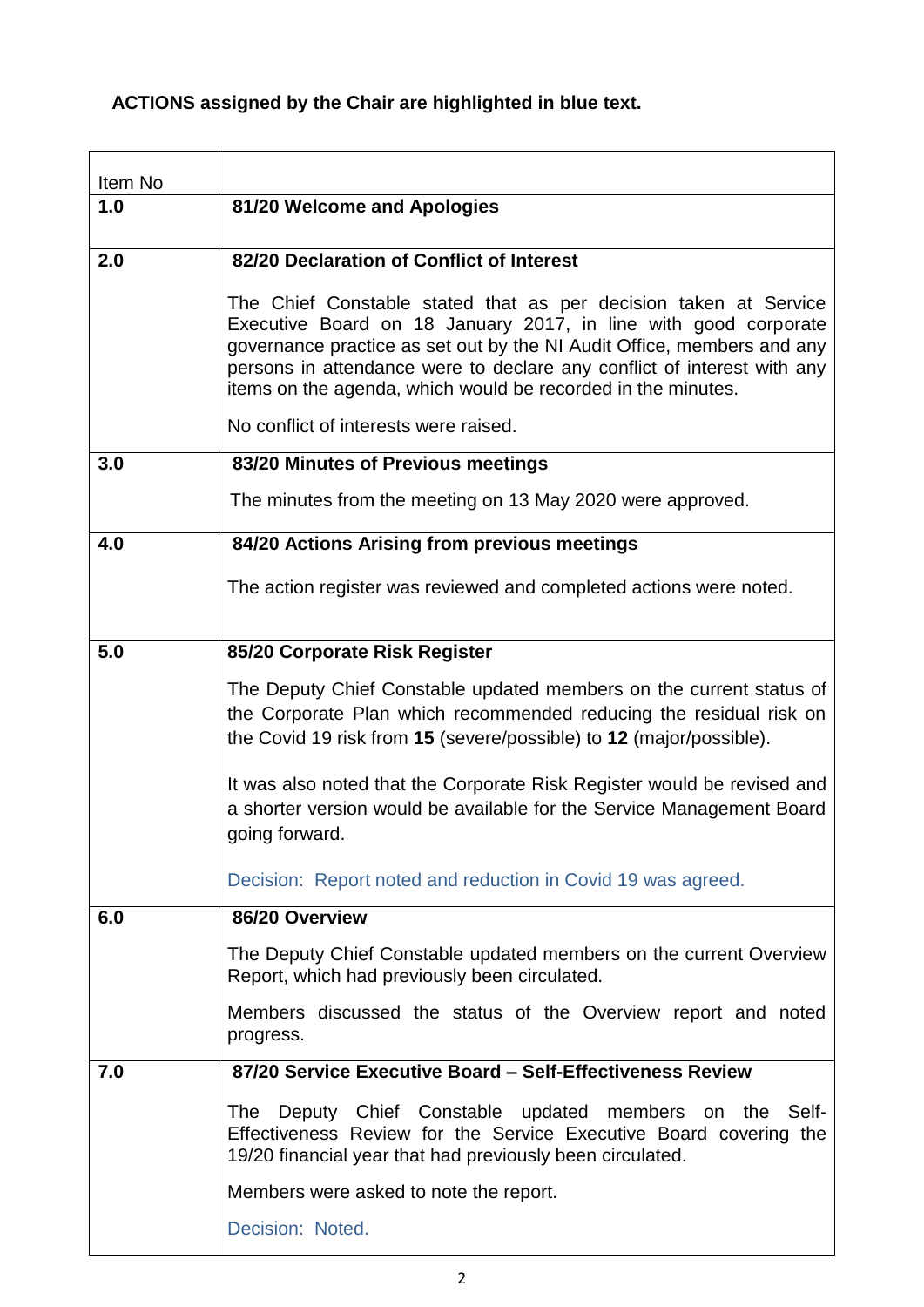| 8.0  | 88/20 Performance Against the Policing Plan                                                                                                                                                                                                                                                                                                                                                                   |
|------|---------------------------------------------------------------------------------------------------------------------------------------------------------------------------------------------------------------------------------------------------------------------------------------------------------------------------------------------------------------------------------------------------------------|
|      | The Deputy Chief Constable updated members on the Performance<br>Against the Policing Plan Report for the 2019/20 financial year.<br>The<br>report detailed progress against the strategic outcomes and measures in<br>the 2019/20 Policing Plan. A short performance overview was included<br>as well as a comparison with our most similar forces.                                                          |
|      | Members discussed the successes and areas of note within the report.                                                                                                                                                                                                                                                                                                                                          |
|      | It was also noted that the Policing Plan Report had been produced in<br>line with Northern Ireland Audit Office recommendations.                                                                                                                                                                                                                                                                              |
|      | Decision: The report was approved and will be included in the Annual<br>Report and Accounts and shared with the Northern Ireland Policing<br>Board.                                                                                                                                                                                                                                                           |
| 9.0  | 89/20 Human Resources Department Update                                                                                                                                                                                                                                                                                                                                                                       |
|      | The Head of Human Resources updated members on the highlight<br>report that was previously circulated.                                                                                                                                                                                                                                                                                                        |
|      | Members' discussions focussed on Attendance Management,<br>Recruitment and Employee Engagement and recognition. The Chief<br>Constable highlighted the importance of sending a letter to employees<br>on retirement or promotion to congratulate and thank them. He was also<br>keen to understand how recognition ceremonies can be adapted in the<br>Covid environment to enable progress to be maintained. |
|      | Action: HOHR to check status of letters currently sent to employees on<br>retirement or promotion - Head of Human Resources                                                                                                                                                                                                                                                                                   |
|      | Action: HOHR to review recognition plans to assess how they might be<br>progressed in the Covid environment.                                                                                                                                                                                                                                                                                                  |
|      | Decision: Noted.                                                                                                                                                                                                                                                                                                                                                                                              |
| 10.0 | 90/20 Finance Report                                                                                                                                                                                                                                                                                                                                                                                          |
|      | T/Director of Finance and Support Services & Human Resources<br>updated members on the current financial situation and advised<br>members that the report to SMB would reflect the new governance<br>structures and would be presented in a more aggregated form, with a<br>more detailed Financial report to be included at Service Performance<br>Board.                                                    |
|      | T/Director of Finance and Support Services & Human Resources<br>advised members that a formal budget had not yet been agreed by the<br>NIPB and the report presented was based on an indicative budget.                                                                                                                                                                                                       |
|      | Members discussed how the pressures were reflected in the report and<br>what might be anticipated in the June monitoring round.<br><b>Members</b>                                                                                                                                                                                                                                                             |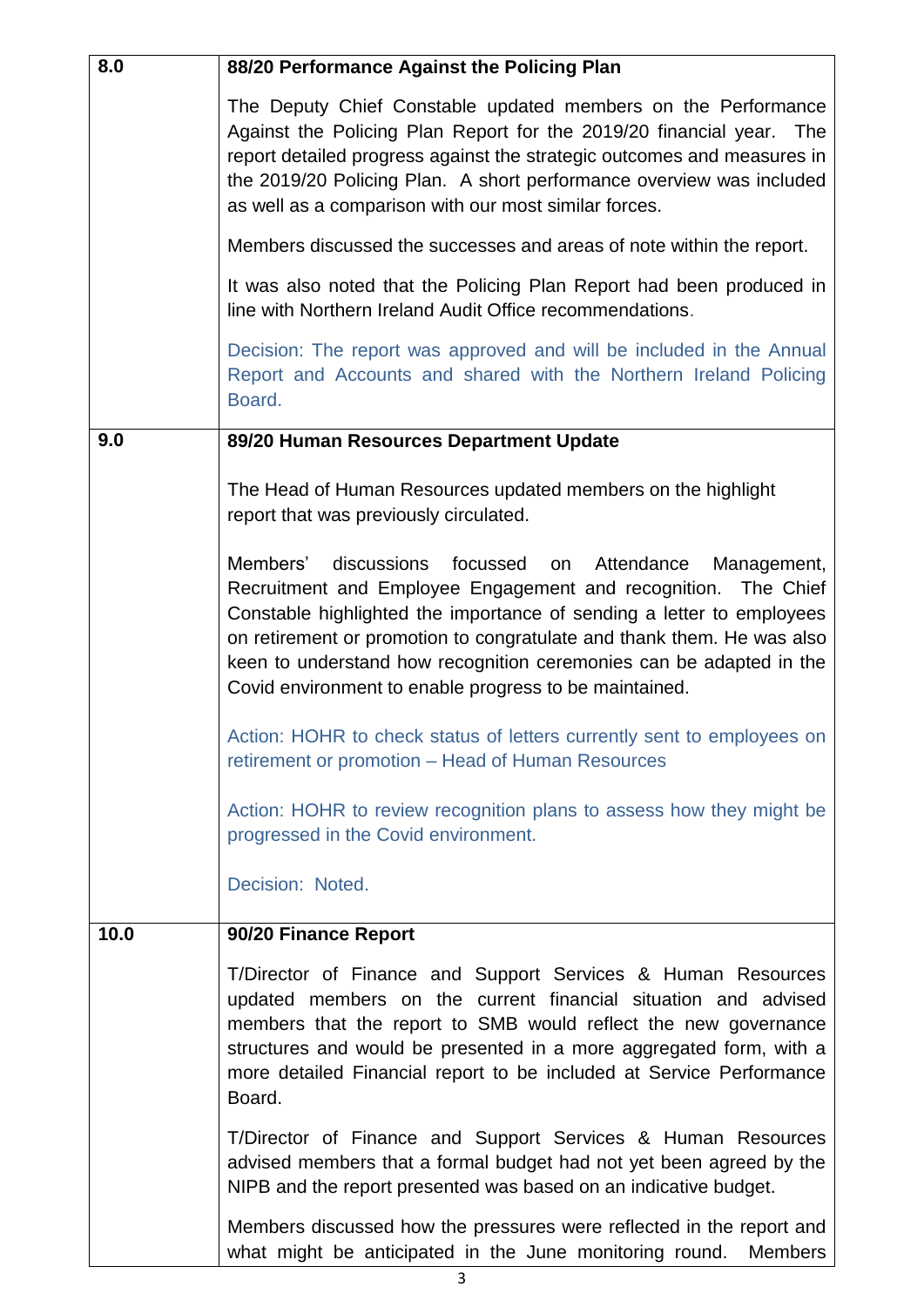|      | discussed practical examples of resourcing case studies which could be<br>used to support the budget narrative.                                                                                                                                                                                                          |
|------|--------------------------------------------------------------------------------------------------------------------------------------------------------------------------------------------------------------------------------------------------------------------------------------------------------------------------|
|      | Decision: Report Noted.                                                                                                                                                                                                                                                                                                  |
|      |                                                                                                                                                                                                                                                                                                                          |
| 11.0 | 91/20 PSNI Annual Report & Accounts                                                                                                                                                                                                                                                                                      |
|      | T/Director of Finance and Support Services & Human Resources<br>updated members on the draft Annual Report & Accounts. In particular<br>input was invited from members on the Accountability Report and<br><b>Remuneration Report.</b>                                                                                   |
|      | The Non-Executive Member advised that he planned to address the<br>gender pay gap statement at ARAC and asked if it was included as a<br>risk. The Head of Human Resources advised that an Independent<br>Review was commissioned to explore this every three years and was<br>due to be addressed again in autumn 2020. |
|      | Decision: Noted. Members to provide feedback to Finance.                                                                                                                                                                                                                                                                 |
| 12.0 | 92/20 Direct Award Contracts - Covid 19                                                                                                                                                                                                                                                                                  |
|      | T/Director of Finance and Support Services & Human Resources<br>updated members on the Direct Award Contracts Covid 19 paper. A<br>similar version had previously been presented to ARAC.                                                                                                                                |
|      | Members discussed the paper and the contents were noted.                                                                                                                                                                                                                                                                 |
|      | Decision: Noted.                                                                                                                                                                                                                                                                                                         |
| 13.0 | 93/20 Strategic Assessment                                                                                                                                                                                                                                                                                               |
|      | The Deputy Chief Constable updated members on the Strategic<br>Assessment paper that had previously been circulated.                                                                                                                                                                                                     |
|      | Members discussed the paper and provided feedback on the key<br>themes.                                                                                                                                                                                                                                                  |
|      | Members noted and accepted the paper but agreed that further work<br>should be undertaken to take account of other relevant strategic drivers<br>of operational activity. This should consider how to link Local Policing<br>Plans, the Northern Ireland Policing Plan, emerging crime analysis and<br>priorities.       |
|      | Action: Deputy Chief Constable to meet with ACC Crime Ops to<br>consider how to connect the drivers of operational activity. - Deputy<br><b>Chief Constable</b>                                                                                                                                                          |
| 14.0 | 94/20 Police Museum                                                                                                                                                                                                                                                                                                      |
|      | The Deputy Chief Constable updated members on the development of a<br>Police Museum paper which was reviewed at SEB in January 2020.                                                                                                                                                                                     |
|      | He advised members that ongoing discussions with RUCGC highlighted<br>that they did not have the capacity to take over the Police Museum.                                                                                                                                                                                |
|      | Members discussed the options and decided the development of a<br>Police Museum would be considered as part of the wider review of                                                                                                                                                                                       |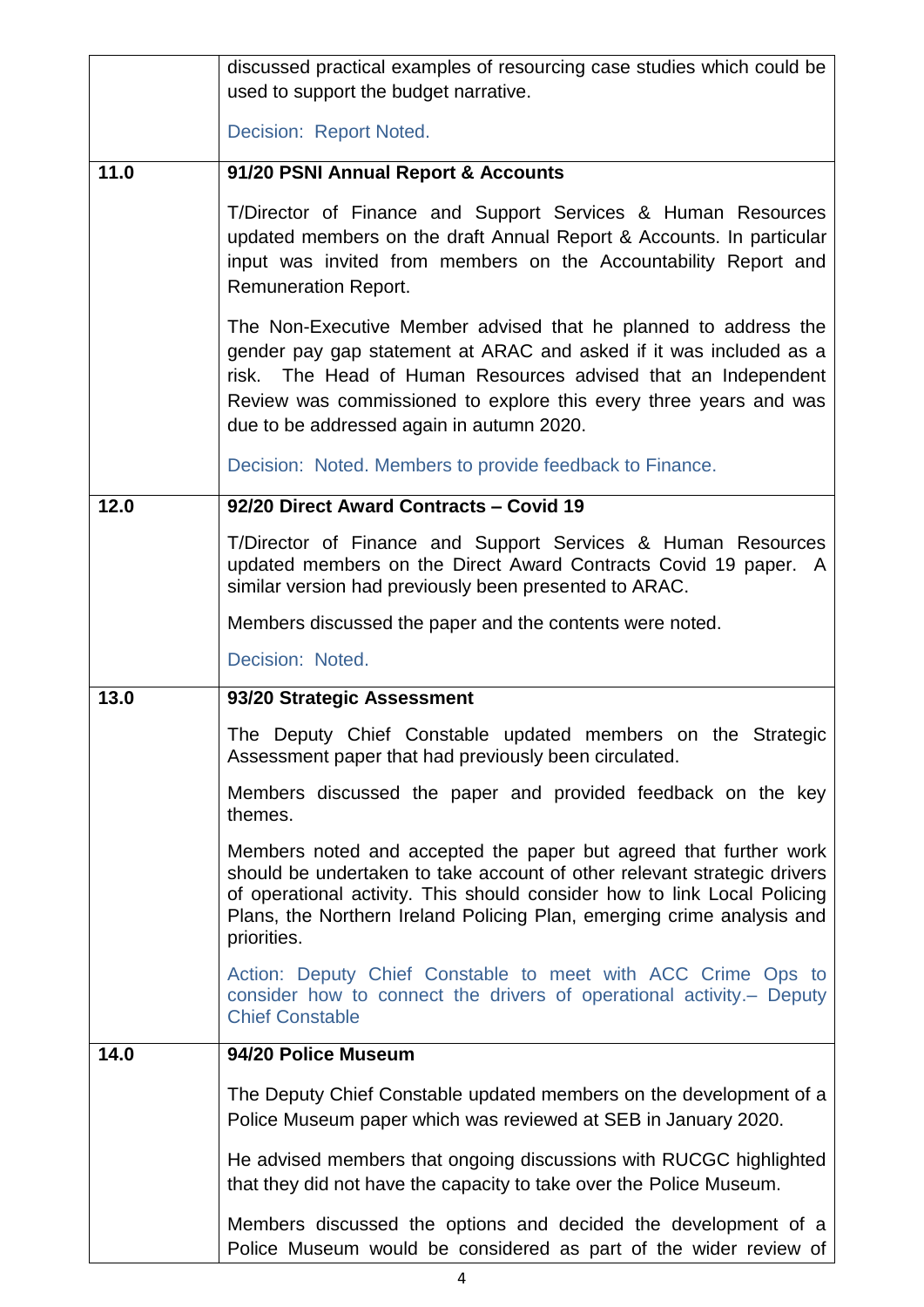|      | Police Estate within the future Estates Strategy.                                                                                                                                                      |
|------|--------------------------------------------------------------------------------------------------------------------------------------------------------------------------------------------------------|
|      | Decision: Members agreed to reopen and progress options for the<br>Police Museum.                                                                                                                      |
|      | Action: Appoint an SRO and relevant members for a project Board -<br><b>DCC</b>                                                                                                                        |
| 15.0 | 95/20 Covid 19 Recovery Plan - Terms Of Reference (TOR)                                                                                                                                                |
|      | ACC District Policing Command briefed members on the Covid 19<br>Recovery Plan TOR and advised that Op Talla specific had moved from<br>Headquarters to the Incident Command Centre.                   |
|      | Members discussed the TOR and the Chief Constable advised that the<br>framework is cogent as the organisation needed to make changes at a<br>quicker pace than governance meetings.                    |
|      | Members agreed that the pace and ownership were to be confirmed and<br>the Deputy Chief Constable would talk to colleagues as to how the<br>recovery plan would navigate through to Business as Usual. |
|      | Action: Ownership and pace to be agreed and plans made to navigate<br>through to Business as Usual – Deputy Chief Constable                                                                            |
|      | Action: Update on recovery plan to be brought back to July SMB – ACC<br><b>DPC</b>                                                                                                                     |
| 16.0 | 96/20 AOB                                                                                                                                                                                              |
|      | <b>Individual Performance Review</b>                                                                                                                                                                   |
|      | The Chief Constable introduced the Individual Performance Review and<br>recommended that it was included in the Covid 19 Recovery Plan.                                                                |
|      | The Deputy Chief Constable advised that there was currently no IPR for<br>2019/20 year because of Covid. This would have a knock on effect on<br><b>Competency Related Threshold Payment.</b>          |
|      | Action: Final options to be brought to the DCC for direction – DCC and<br><b>Head of HR</b>                                                                                                            |
|      | <b>Good Governance</b>                                                                                                                                                                                 |
|      | The Chief Constable advised that The Orange Book and Chartered<br>Institute of Public Finance and Accounting report would be raised at a<br>future SMB.                                                |
|      | Papers expected at SMB July                                                                                                                                                                            |
|      | The Chief Constable advised that the following papers were expected to<br>be raised at the July meeting of SMB:                                                                                        |
|      |                                                                                                                                                                                                        |
|      | <b>Revised Environmental Allowance</b>                                                                                                                                                                 |